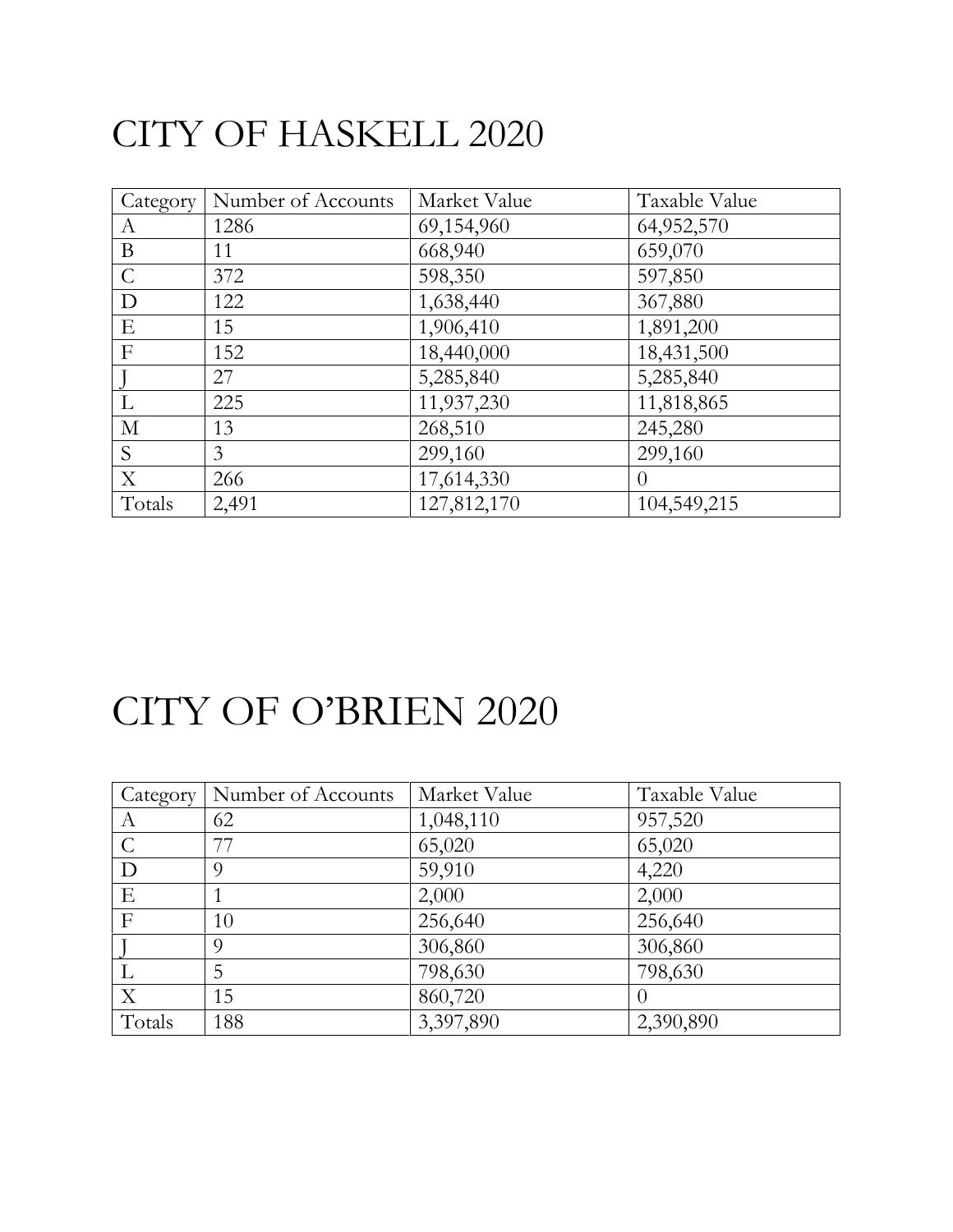# CITY OF ROCHESTER 2020

| Category      | Number of Accounts | Market Value | Taxable Value |
|---------------|--------------------|--------------|---------------|
| A             | 187                | 3,038,230    | 2,980,100     |
| $\mathcal{C}$ | 88                 | 81,210       | 81,210        |
| D             | $\overline{4}$     | 10,900       | 1,110         |
| E             |                    | 11,100       | 11,100        |
| $\mathbf{F}$  | 18                 | 527,360      | 527,360       |
|               | 14                 | 734,540      | 734,540       |
|               | 15                 | 231,130      | 231,130       |
| $\mathbf{M}$  | $\overline{4}$     | 15,300       | 15,300        |
| $\mathbf X$   | 36                 | 1,032,180    | $\theta$      |
| Totals        | 367                | 5,681,950    | 4,581,850     |

### CITY OF RULE 2020

| Category      | Number of Accounts | Market Value | Taxable Value |
|---------------|--------------------|--------------|---------------|
| A             | 363                | 9,553,750    | 9,168,850     |
| B             | 3                  | 39,640       | 39,640        |
| $\mathcal{C}$ | 139                | 132,420      | 132,420       |
| D             | 13                 | 37,410       | 7,090         |
| Ε             |                    | 16,950       | 16,950        |
| F             | 59                 | 5,739,780    | 5,731,710     |
|               | 17                 | 1,390,710    | 1,390,710     |
|               | 114                | 2,461,890    | 2,239,870     |
| $\mathbf{M}$  | $\overline{2}$     | 28,280       | 28,280        |
| $\mathbf{X}$  | 50                 | 3,061,190    | $\Omega$      |
| Totals        | 761                | 22,462,020   | 18,755,520    |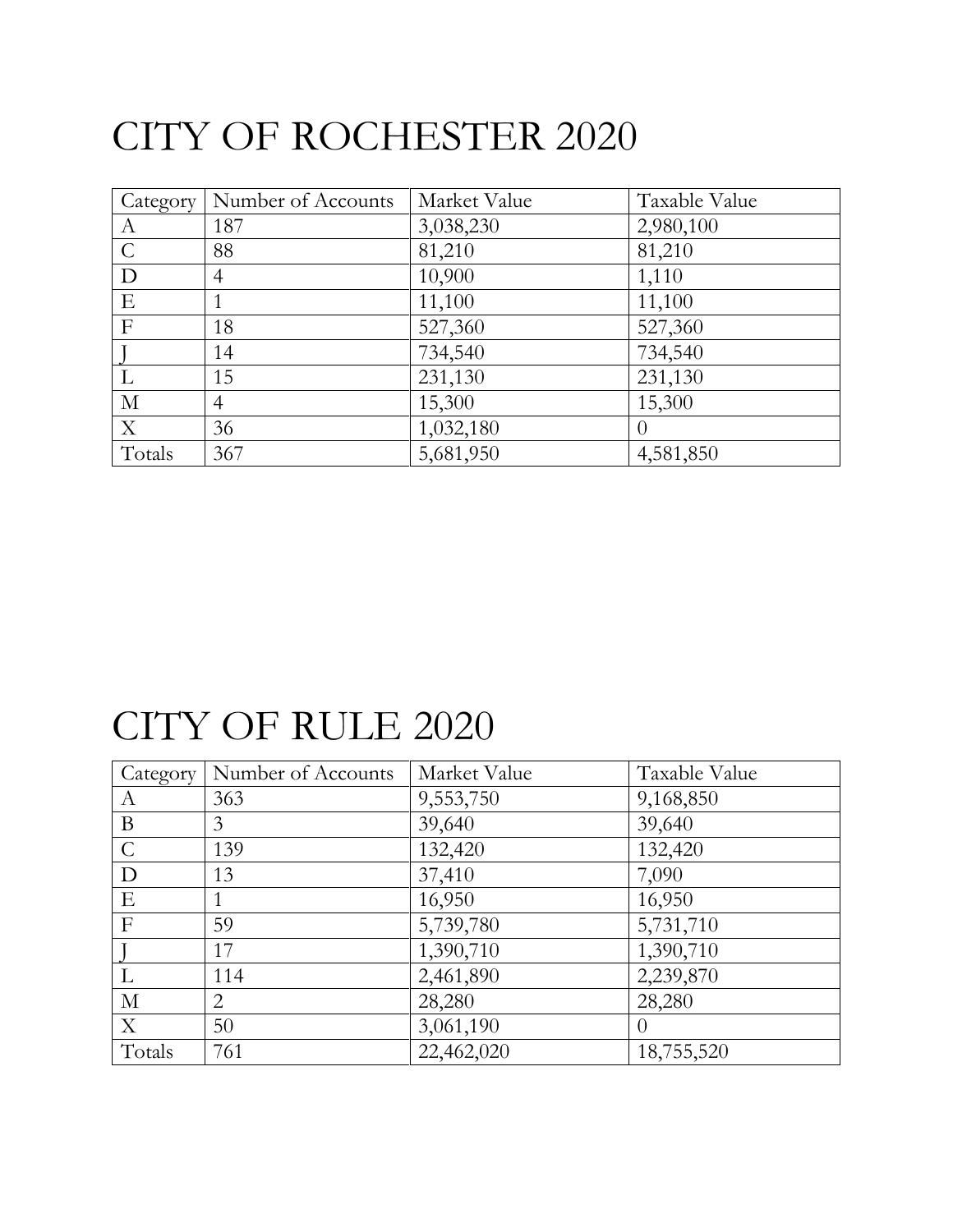# CITY OF STAMFORD 2020

|                  | Category   Number of Accounts | Market Value | Taxable Value    |
|------------------|-------------------------------|--------------|------------------|
| $\boldsymbol{A}$ |                               | 263,850      | 263,850          |
| $\mathcal{C}$    | 22                            | 111,500      | 111,500          |
| D                | 6                             | 129,130      | 2,100            |
| E                |                               | 20,000       | 20,000           |
| $\mathbf{F}$     | 24                            | 7,242,360    | 7,230,750        |
|                  |                               | 138,300      | 138,140          |
|                  | 27                            | 3,741,900    | 3,741,900        |
| X                | 16                            | 217,350      | $\left( \right)$ |
| Totals           | 110                           | 11,864,390   | 11,508,240       |

#### CITY OF WEINERT 2020

| Category       | Number of Accounts | Market Value | Taxable Value |
|----------------|--------------------|--------------|---------------|
| А              | 105                | 2,707,080    | 2,651,850     |
| $\mathcal{C}$  | 47                 | 63,130       | 62,000        |
| D              | 14                 | 91,950       | 27,450        |
| E              |                    |              | $\theta$      |
| $\overline{F}$ | $\Omega$           | 247,810      | 247,810       |
|                | 15                 | 422,190      | 422,190       |
|                | 15                 | 608,860      | 608,860       |
| X              | 19                 | 1,191,500    | $\theta$      |
| Totals         | 224                | 5,332,520    | 4,020,160     |
|                |                    |              |               |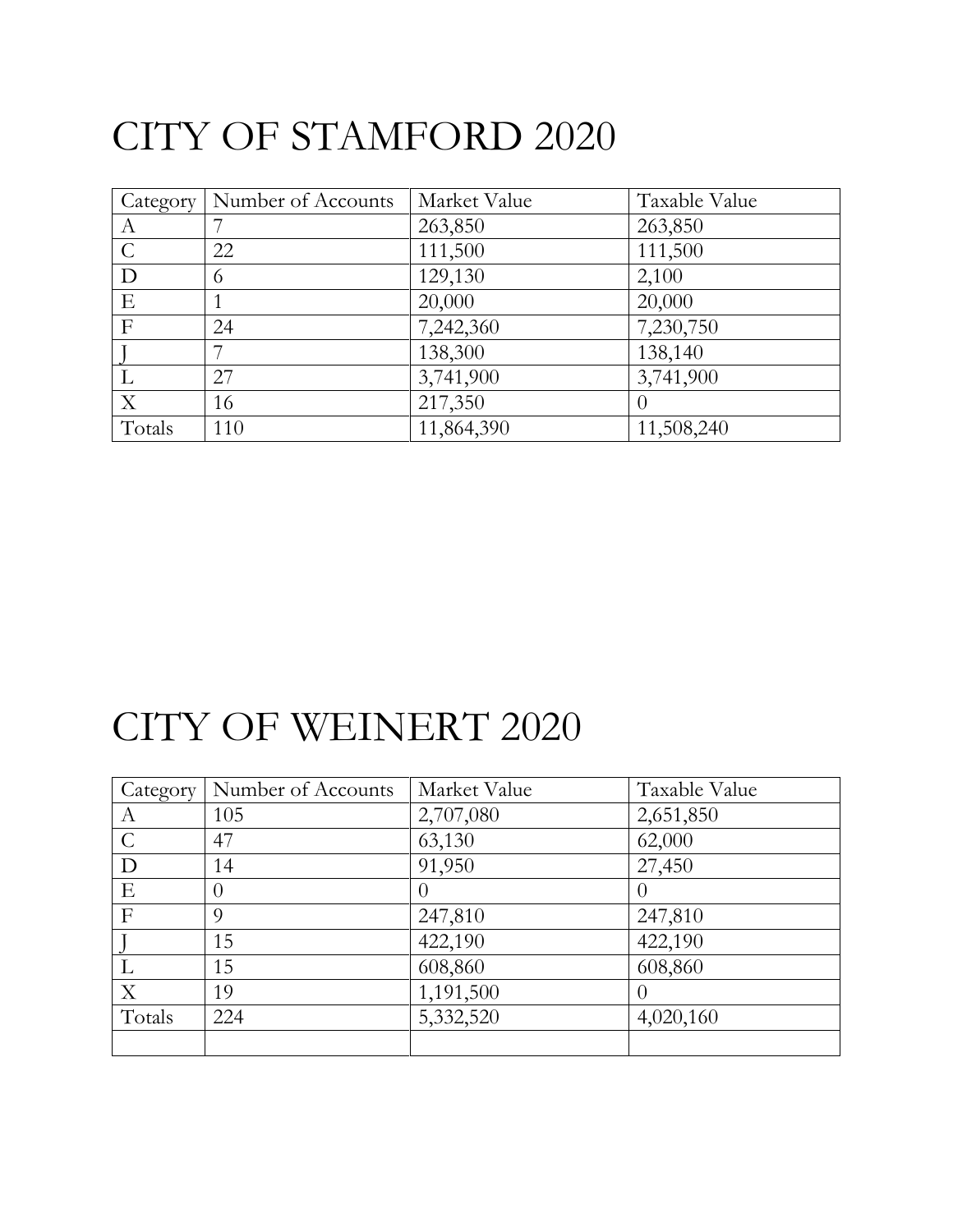# HASKELL COUNTY 2020

| Category      | Number of Accounts | Market Value  | Taxable Value |
|---------------|--------------------|---------------|---------------|
| A             | 2,557              | 105,222,250   | 92,702,810    |
| $\bf{B}$      | 14                 | 708,580       | 686,710       |
| $\mathcal{C}$ | 1,149              | 2,820,480     | 2,818,850     |
| D             | 4,389              | 520,915,320   | 51,412,300    |
| ${\bf E}$     | 437                | 20,794,500    | 18,911,150    |
| $\mathbf{F}$  | 320                | 503,263,690   | 37,590,050    |
| G             | 2,258              | 49,016,880    | 49,016,880    |
|               | 301                | 230,807,630   | 229,733,830   |
| $\mathbf{L}$  | 632                | 35,370,670    | 33,917,235    |
| $\mathbf{M}$  | 215                | 3,031,640     | 2,739,850     |
| S             | 5                  | 2,766,400     | 2,766,400     |
| X             | 1,468              | 32,694,480    | $\theta$      |
| Totals        | 13,745             | 1,507,412,520 | 522,296,065   |

## FARM TO MARKET 2020

| Category                  | Number of | Market Value  | Taxable Value |
|---------------------------|-----------|---------------|---------------|
|                           | Accounts  |               |               |
| A                         | 2,557     | 105,222,250   | 91,151,800    |
| $\bf{B}$                  | 14        | 708,580       | 686,710       |
| $\mathcal{C}$             | 1,149     | 2,820,480     | 2,818,850     |
| D                         | 4,389     | 520,915,320   | 51,412,300    |
| E                         | 437       | 20,794,500    | 18,677,150    |
| $\boldsymbol{\mathrm{F}}$ | 320       | 503,263,690   | 37,590,050    |
| G                         | 2,258     | 49,016,880    | 49,016,880    |
|                           | 301       | 230,807,630   | 229,733,830   |
| L                         | 632       | 35,370,670    | 33,917,235    |
| $\mathbf M$               | 215       | 3,031,640     | 2,686,560     |
| S                         | 5         | 2,766,400     | 2,766,400     |
| X                         | 1,468     | 32,694,480    | $\theta$      |
| Totals                    | 13,745    | 1,507,412,520 | 520,457,765   |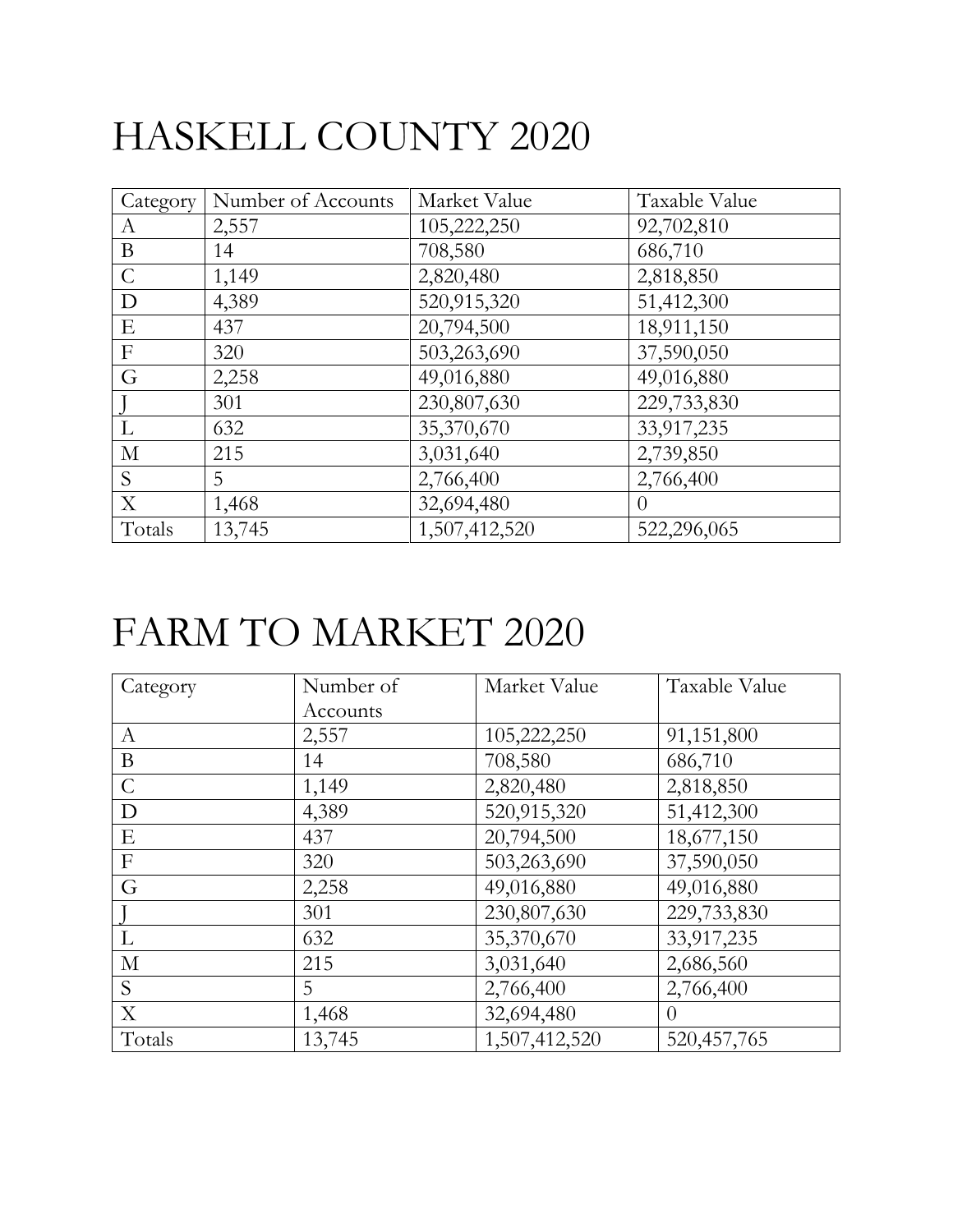# COUNTY PRECINCT RD 2020

| Category      | Number of Accounts | Market Value  | Taxable Value |
|---------------|--------------------|---------------|---------------|
| A             | 2,557              | 105,222,250   | 99,989,230    |
| $\bf{B}$      | 14                 | 708,580       | 698,710       |
| $\mathcal{C}$ | 1,149              | 2,820,480     | 2,818,850     |
| D             | 4,389              | 520,915,320   | 51,412,300    |
| ${\bf E}$     | 437                | 20,794,500    | 20,233,230    |
| $\mathbf{F}$  | 320                | 503,263,690   | 37,598,880    |
| G             | 2,258              | 49,016,880    | 49,016,880    |
|               | 301                | 230,807,630   | 229,733,830   |
| $\mathbf{L}$  | 632                | 35,370,670    | 33,917,235    |
| $\mathbf{M}$  | 215                | 3,031,640     | 2,914,070     |
| S             | 5                  | 2,766,400     | 2,766,400     |
| X             | 1,468              | 32,694,480    | $\theta$      |
| Totals        | 13,745             | 1,507,412,520 | 531,099,605   |

# HASKELL HOSPITAL DIST 2020

| Category         | Number of Accounts | Market Value  | Taxable Value |
|------------------|--------------------|---------------|---------------|
| A                | 2,543              | 104,724,930   | 99,528,470    |
| B                | 14                 | 708,580       | 698,710       |
| $\mathcal{C}$    | 1,109              | 2,645,540     | 2,643,910     |
| D                | 4,252              | 500,309,500   | 49,787,780    |
| E                | 418                | 20,470,970    | 19,916,110    |
| $\boldsymbol{F}$ | 302                | 500,726,950   | 35,062,140    |
| G                | 2,218              | 48,806,430    | 48,806,430    |
|                  | 286                | 230,416,510   | 229,342,710   |
| L                | 605                | 34,409,100    | 32,955,665    |
| $\mathbf{M}$     | 214                | 3,004,920     | 2,887,350     |
| S                | 5                  | 2,766,400     | 2,766,400     |
| X                | 1,439              | 32,452,010    | $\theta$      |
| Totals           | 13,405             | 1,481,441,840 | 524,395,675   |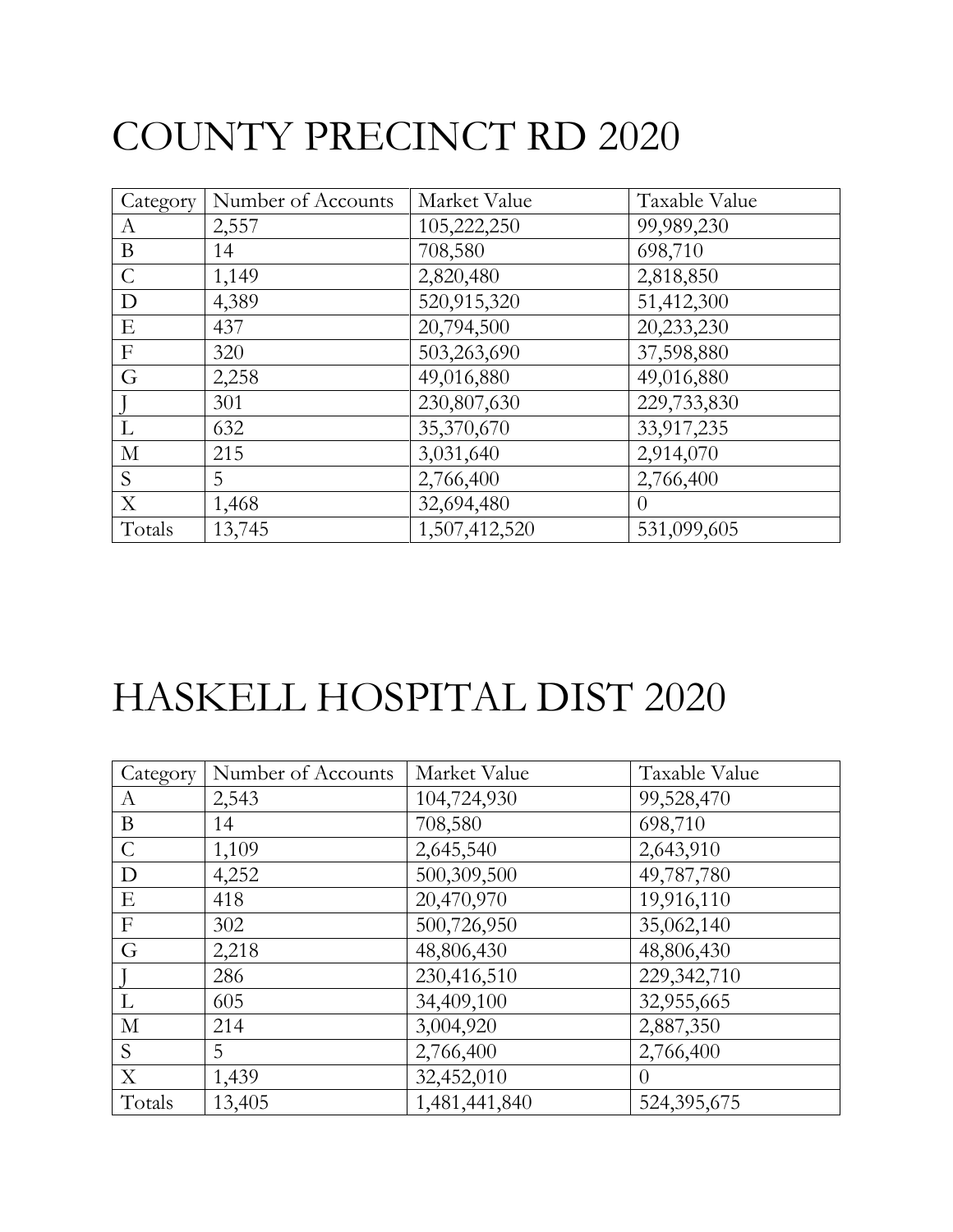# STAMFORD HOSPTIAL DIST 2020

| Category         | Number of Accounts | Market Value | Taxable Value |
|------------------|--------------------|--------------|---------------|
| A                | 14                 | 497,320      | 460,760       |
| $\mathcal{C}$    | 40                 | 174,940      | 174,940       |
| $\mathbf D$      | 137                | 20,605,820   | 1,624,520     |
| E                | 19                 | 323,530      | 317,110       |
| $\boldsymbol{F}$ | 18                 | 2,536,740    | 2,536,740     |
| G                | 40                 | 210,450      | 210,450       |
|                  | 11                 | 390,290      | 390,290       |
| L                | 23                 | 960,580      | 960,580       |
| $\mathbf{M}$     |                    | 26,720       | 26,720        |
| X                | 37                 | 244,290      | $\theta$      |
| Totals           | 340                | 25,970,680   | 6,702,110     |

#### HASKELL CISD 2020

| Category         | Number of Accounts | Market Value | Taxable Value |
|------------------|--------------------|--------------|---------------|
| A                | 1,693              | 84,381,010   | 56,673,040    |
| $\mathbf{B}$     | 11                 | 668,940      | 626,510       |
| $\mathcal{C}$    | 606                | 1,300,440    | 1,298,810     |
| D                | 2,237              | 254,144,350  | 26,115,930    |
| E                | 182                | 12,032,760   | 9,110,920     |
| $\boldsymbol{F}$ | 209                | 261,469,890  | 61,064,250    |
| G                | 1,245              | 15,403,940   | 15,403,940    |
|                  | 128                | 101,411,960  | 100,423,450   |
| L                | 355                | 22,047,270   | 21,928,905    |
| $\mathbf{M}$     | 28                 | 605,730      | 386,150       |
| S                | $\overline{4}$     | 2,271,420    | 2,271,420     |
| X                | 935                | 21,069,820   | $\theta$      |
| Totals           | 7,633              | 876,807,530  | 295,303,325   |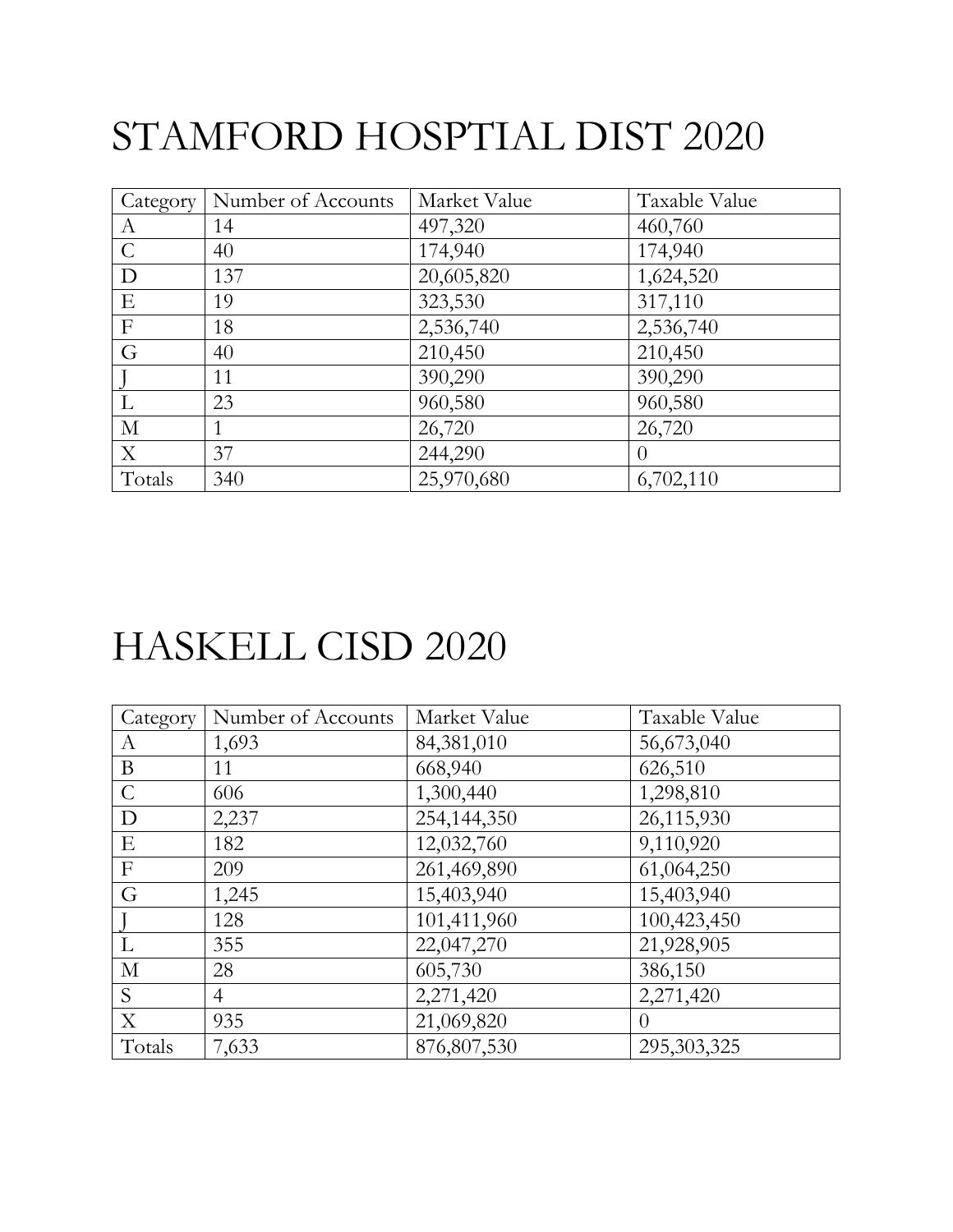# KNOX CITY –O'BRIEN CISD 2020

| Category         | Number of Accounts | Market Value | Taxable Value |
|------------------|--------------------|--------------|---------------|
| $\boldsymbol{A}$ | 82                 | 1,608,800    | 908,750       |
| $\mathcal{C}$    | 110                | 161,600      | 161,600       |
| D                | 337                | 31,607,320   | 5,602,050     |
| E                | 31                 | 618,700      | 327,960       |
| $\mathbf F$      | 12                 | 295,590      | 295,590       |
| G                | 192                | 3,469,050    | 3,469,050     |
|                  | 32                 | 2,832,230    | 2,832,230     |
| L                | 13                 | 2,190,210    | 2,190,210     |
| M                | $\overline{2}$     | 54,550       | 29,550        |
| X                | 173                | 3,443,120    | $\left($      |
| Totals           | 984                | 46,281,170   | 15,816,990    |

#### MUNDAY CISD 2020

| Category | Number of Accounts | Market Value | Taxable Value |
|----------|--------------------|--------------|---------------|
|          | 64                 | 8,717,600    | 710,860       |
|          |                    | 56,890       | 21,890        |
|          |                    | 28,600,640   | 9,248,760     |
|          |                    | 6,543,950    | 6,543,950     |
| Totals   | 75                 | 43,919,080   | 16,525,460    |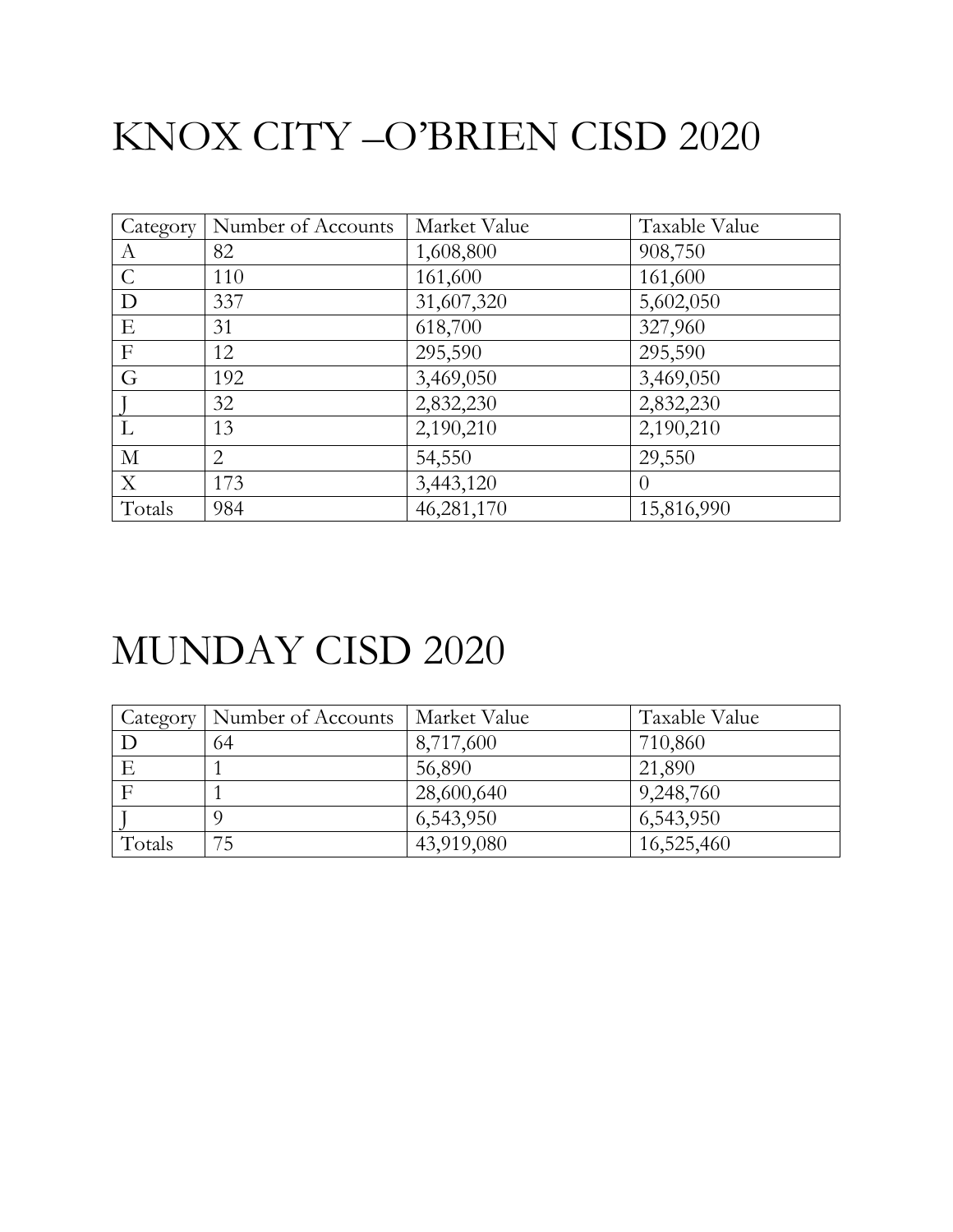## PAINT CREEK ISD 2020

| Category      | Number of Accounts | Market Value | Taxable Value |
|---------------|--------------------|--------------|---------------|
| A             | 336                | 6,645,570    | 5,272,360     |
| $\mathcal{C}$ | 123                | 963,630      | 963,630       |
| D             | 780                | 123,284,560  | 9,183,120     |
| E             | 100                | 4,124,950    | 2,922,630     |
| $\mathbf F$   | 15                 | 104,524,160  | 26,735,050    |
| G             | 426                | 3,387,470    | 3,387,470     |
|               | 58                 | 96,158,870   | 96,073,580    |
| L             | 85                 | 6,933,780    | 6,847,820     |
| $\mathbf M$   | 178                | 2,216,540    | 1,876,530     |
| S             |                    | 494,980      | 494,980       |
| X             | 210                | 4,340,920    | $\theta$      |
| Totals        | 2,312              | 353,075,450  | 153,757,170   |

#### RULE ISD 2020

| Category       | Number of Accounts | Market Value | Taxable Value |
|----------------|--------------------|--------------|---------------|
| А              | 432                | 12,089,550   | 5,892,750     |
| B              | 3                  | 39,640       | 39,640        |
| $\mathcal{C}$  | 270                | 219,870      | 219,870       |
| D              | 834                | 82,555,650   | 8,175,820     |
| E              | 104                | 3,637,670    | 1,855,650     |
| $\overline{F}$ | 65                 | 5,836,670    | 5,819,770     |
| G              | 324                | 26,536,310   | 26,536,310    |
|                | 57                 | 23,469,030   | 23,469,030    |
| L              | 141                | 3,234,760    | 3,012,740     |
| $\mathbf{M}$   | 6                  | 128,100      | 28,190        |
| X              | 205                | 3,611,260    | $\theta$      |
| Totals         | 2,441              | 161,358,510  | 75,049,770    |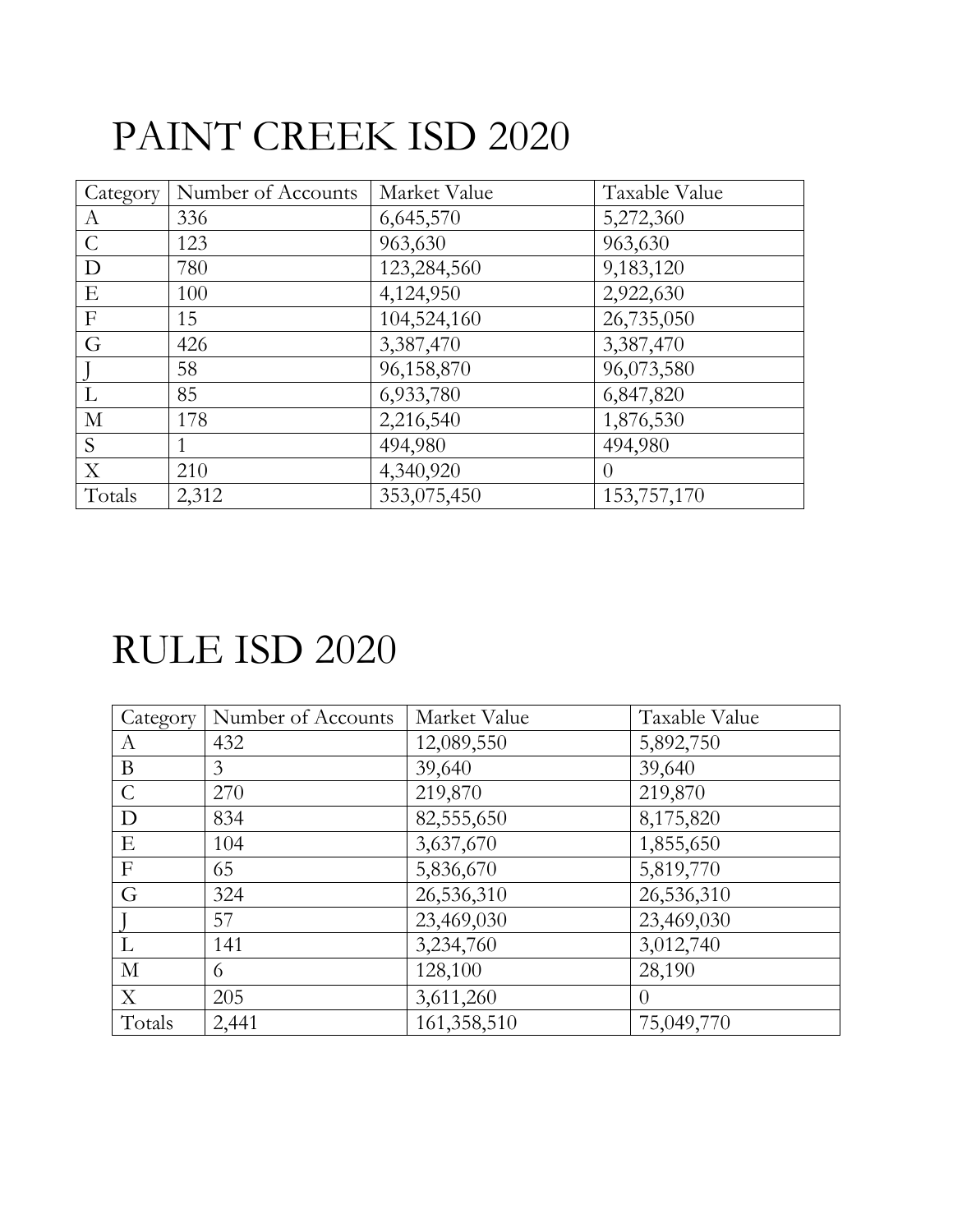### STAMFORD ISD 2020

| Category         | Number of Accounts | Market Value | Taxable Value |
|------------------|--------------------|--------------|---------------|
| A                | 14                 | 497,320      | 387,640       |
| $\mathcal{C}$    | 40                 | 174,940      | 174,940       |
| D                | 137                | 20,605,820   | 1,624,520     |
| Ε                | 19                 | 323,530      | 193,900       |
| $\boldsymbol{F}$ | 18                 | 2,536,740    | 2,536,740     |
| G                | 40                 | 210,450      | 210,450       |
|                  | 11                 | 390,290      | 390,290       |
| L                | 23                 | 960,580      | 960,580       |
| М                |                    | 26,720       | 1,720         |
| X                | 37                 | 244,290      | $\theta$      |
| Totals           | 340                | 25,970,680   | 6,480,780     |

### N CENT WATER AUTH 2020

| Category      | Number of Accounts | Market Value | Taxable Value    |
|---------------|--------------------|--------------|------------------|
| А             | 1286               | 69,154,960   | 64,952,570       |
| B             | 11                 | 668,940      | 659,070          |
| $\mathcal{C}$ | 372                | 598,350      | 597,850          |
| D             | 122                | 1,638,440    | 367,880          |
| Ε             | 15                 | 1,906,410    | 1,891,200        |
| $\mathbf{F}$  | 152                | 18,440,000   | 18,431,500       |
|               | 27                 | 5,285,840    | 5,285,840        |
| L             | 225                | 11,937,230   | 11,818,865       |
| $\mathbf{M}$  | 13                 | 268,510      | 245,280          |
| S             | 3                  | 299,160      | 299,160          |
| X             | 266                | 17,614,330   | $\left( \right)$ |
| Totals        | 2,491              | 127,812,170  | 104,549,215      |